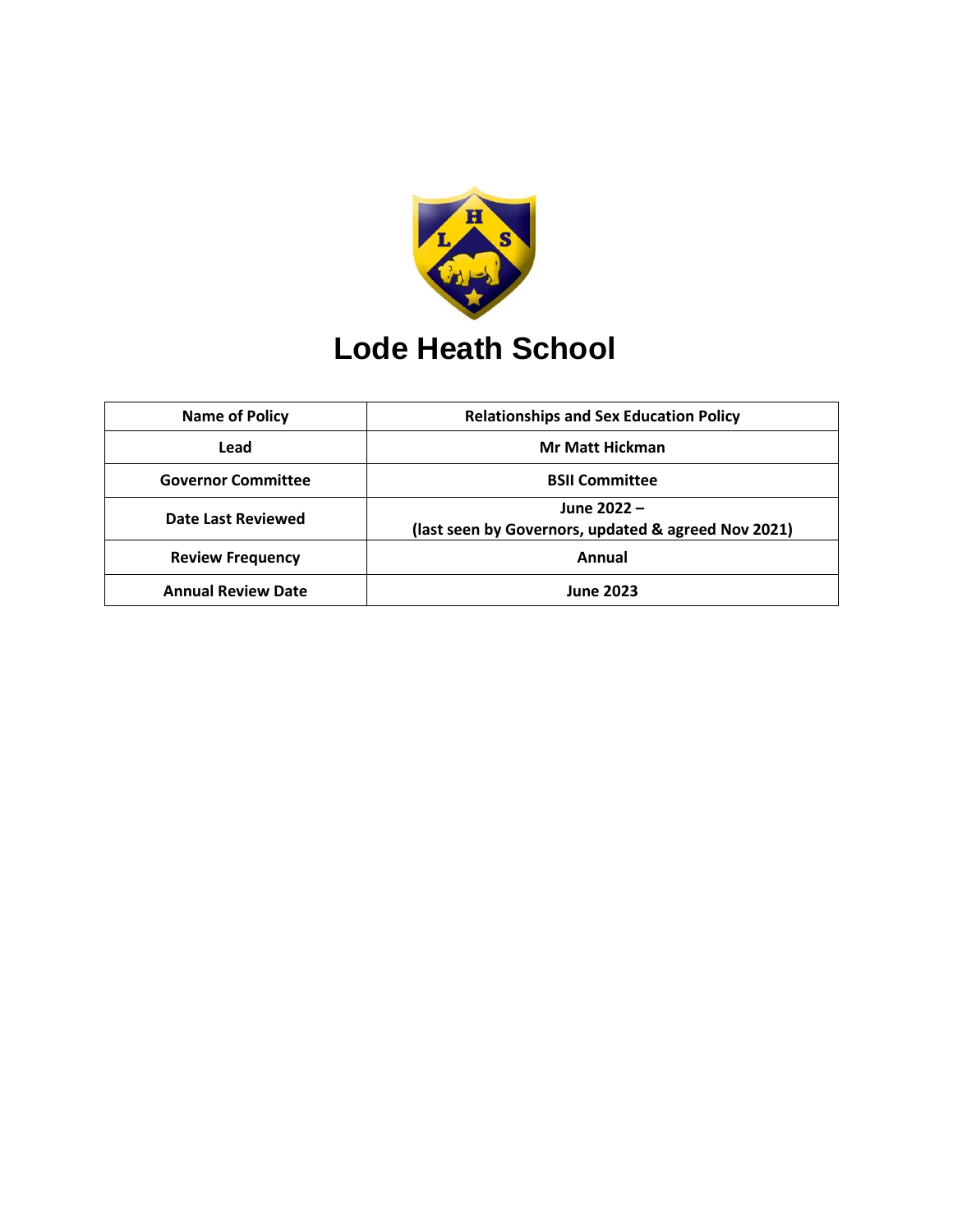## **Definition**

Relationship and Sex Education is teaching regarding sex, sexuality and sexual health. It concerns physical, moral and emotional development and is about understanding the importance and nature of stable and loving relationships.

## **Aims**

Through our sex education and relationships provision we aim to embrace the challenges of creating a happy and successful adult life. Pupils need knowledge that will enable them to make informed decisions about their wellbeing, health and relationships and to build their self-efficacy. Students can also put this knowledge into practice as they develop the capacity to make sound decisions when facing risks, challenges and complex contexts. Everyone faces difficult situations in their lives and so these subjects can support young people to develop resilience, to know how and when to ask for help and to know where to access support.

The Relationship and Sex Relationship education programme has the following specific aims:

- To enable our students to better understand the nature of relationships.
- To enable students to understand the importance of stable, loving relationships including marriage, for the bringing up of children.
- To provide accurate and appropriate information about the nature of sexuality, human growth, reproduction and sexual health (incorporating STIs and HIV/AIDS), as well as having a greater knowledge and understanding of different methods of contraception.
- To ensure students know how the law applies to sexual behaviour.
- To ensure students know about the sexual health support services available and how to access them.
- To lead students to consider the physical, emotional and moral implications of sexual behaviour and relationships.
- To ensure students understand the reasons for delaying sexual activity and the benefits to be gained from such delay, including a consideration of the pressures they face to become sexually active.
- To empower students to manage their relationships in a morally responsible and healthy way, ensuring that students understand that in intimate relationships there is a need for mutual consent as well as considering how to negotiate consent. This includes raising awareness of such issues relating to forced marriage and female genital mutilation.
- To encourage students to acknowledge that both sexes bear an equal responsibility for their actions in sexual matters.
- To empower students to understand how they can be at risk of sexual exploitation, including the concept of grooming and the awareness of predatory behaviour with particular reference to e-Safety.
- To explore the implications of modern technology on Relationship and Sex Education, particularly exploring the dangers of sexting and the sending and receiving of explicit images.
- To explore the nature of people's sexuality and challenging gender stereotypes, sexual prejudice and discrimination.
- To explore what harmful sexual behaviours look like and to develop knowledge of sexual harassment, sexual assault and sexual violence.
- To help students explore issues relating to gender identity and positive body images.

## **Equal Opportunities**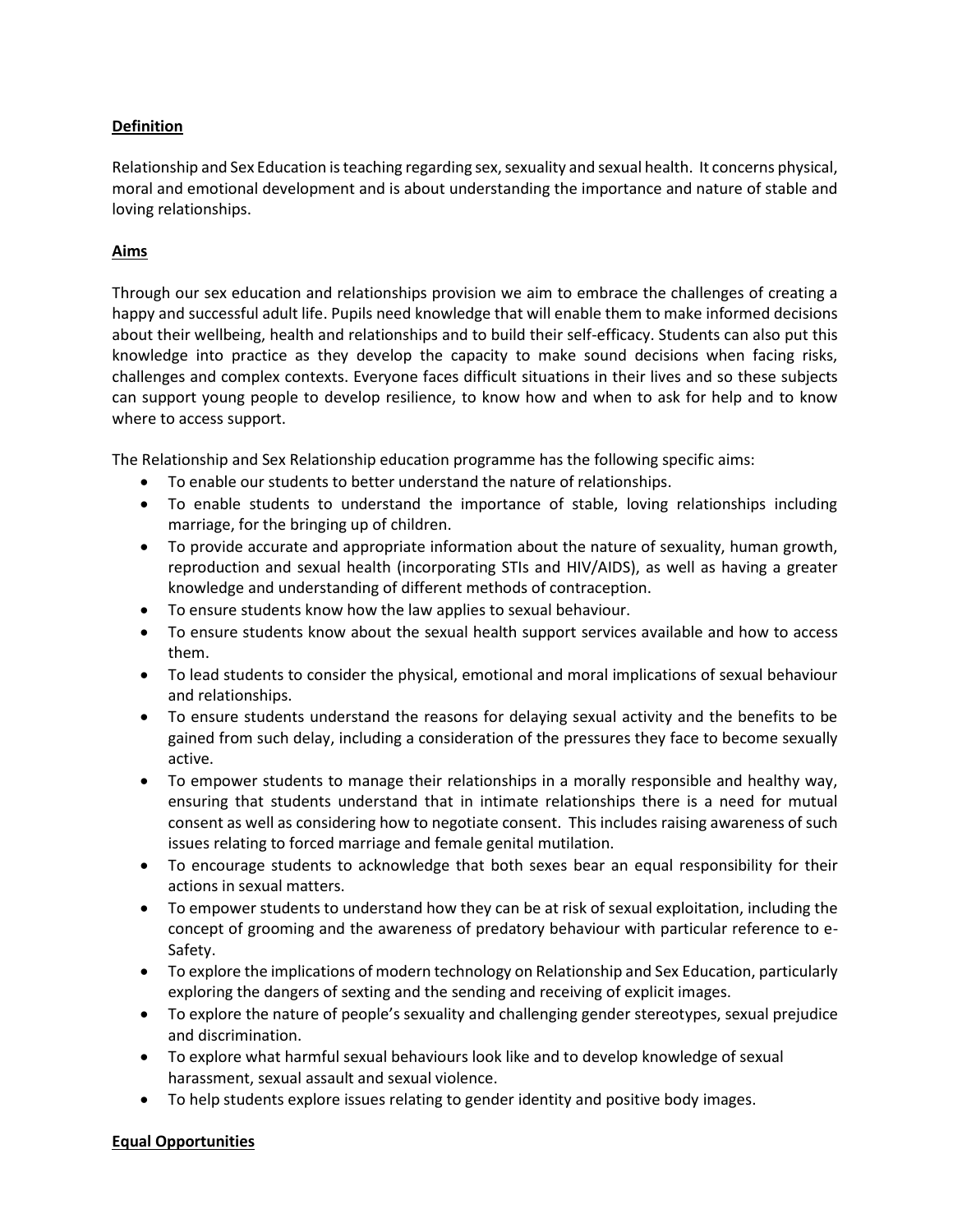The Relationship and Sex Education Programme has been designed to meet the needs of all students. **Organisation** 

The coordinator for the Relationship and Sex Education Programme is the Director of Enrichment and Extended Curriculum, Mr. M Hickman.

The Designated Safeguarding Lead is Mr. N Burke, Deputy Headteacher.

The programme is structured to ensure that all students receive their full entitlement, regardless of option choices.

Elements of relationships and sex education are delivered through the enrichment curriculum. This includes fortnightly character and personal development lessons, curriculum in English, Science and Computing alongside workshops and performances from external agencies such as Loudmouth theatre group. The work done in the enrichment programme encourages students to view their relationships in a morally responsible and healthy manner whilst equipping them with the skills to act upon reasoned decisions.

## **Teaching Strategies**

## **Ground Rules**

In order to create a safe environment in which neither teachers nor students feel embarrassed or anxious, ground rules are established:

- No-one will be forced to give a personal opinion in a whole class discussion;
- No one will have to answer a personal question;
- Personal comments about individuals are completely unacceptable;
- Only the correct names for body parts will be used.

## **Distancing Techniques**

By depersonalising discussions embarrassment is avoided and students' privacy is protected. For example, role plays, case studies, videos and where possible the use of theatre in education groups are used to help students discuss sensitive issues and develop decision-making skills through a structured activity in a safe environment.

## **Reflection**

Students are encouraged to consolidate their learning and develop new understanding, skills and attitudes by reflection.

## **Resources**

The resources used are selected carefully and are appropriate to the needs and ages of students; those dealing with relationship issues are consistent with the value placed on stable relationships and family life.

## **Dealing with Questions**

If a question is too personal, the teacher will remind the student of the ground rules. If the student needs further support, the teacher can refer her or him to the appropriate person, such as an SMBC designated school nurse or access to a counselling service.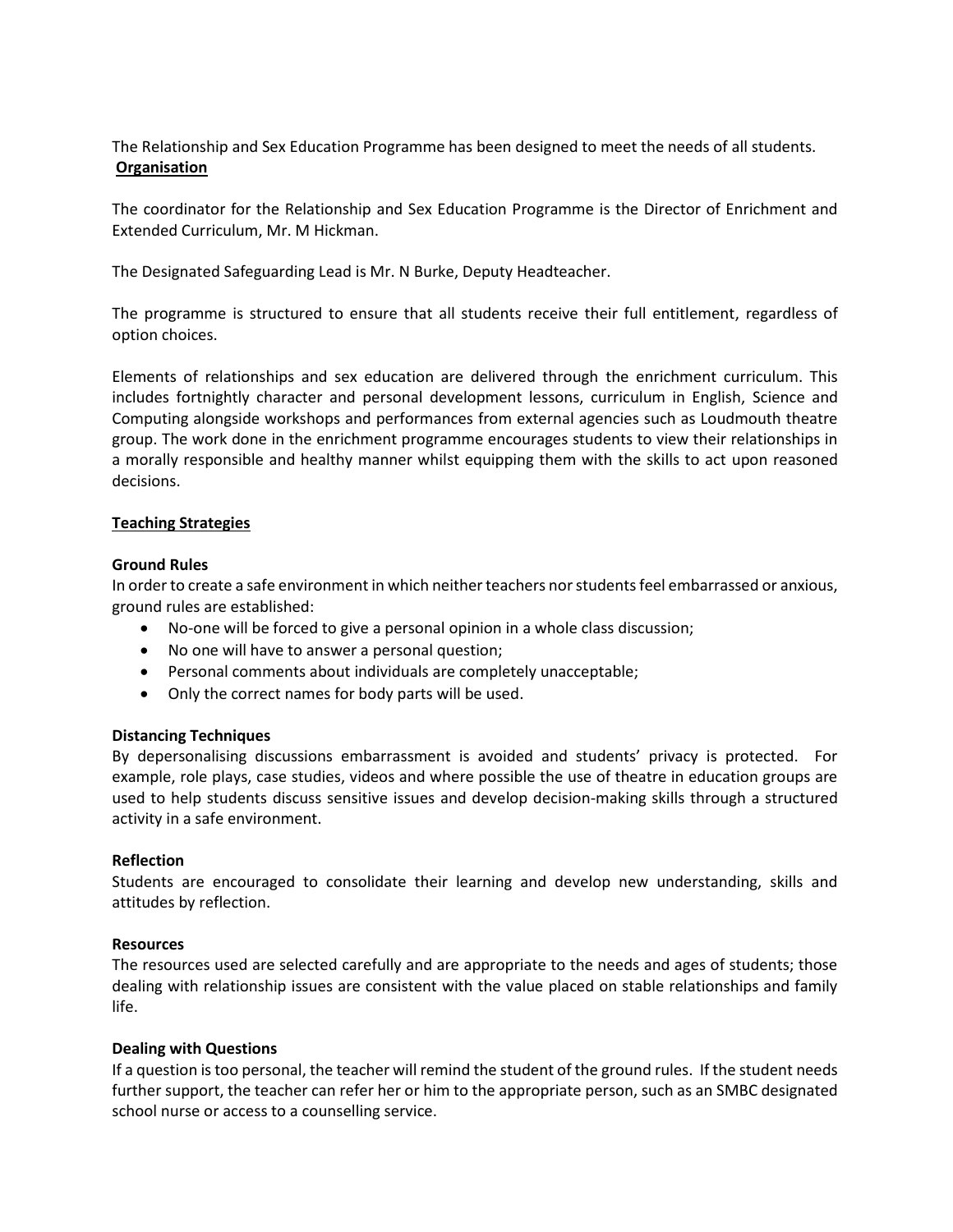If a teacher doesn't know the answer to a question this will be acknowledged, and it will be suggested that the student or teacher, or both together, research the question later.

If a question is too explicit, feels too old for a student, is inappropriate for the whole class or raises concerns about sexual abuse, the teacher will acknowledge it and promise to attend to it later on an individual basis. In this way, the student will feel they have been treated with respect, but the rest of the class will not have to listen to personal experience or inappropriate information. The teacher will then follow up with the individual student later.

NB. If a teacher is concerned that a student is at risk of sexual abuse, they will follow the school's child protection procedures.

#### **Specific Issues Statements**

#### **Sensitivity Regarding Home Circumstances**

The school aims to foster a recognition of the importance of stable relationships and the importance of marriage for family life. However, it is recognized that some students may come from backgrounds which do not correspond to the ideal. Teachers will employ sensitivity to avoid causing personal hurt and giving unintentional offence.

#### **Parents Right to Withdraw Their Child**

At Lode Heath School, Relationship and Sex Education is carefully structured to promote the development of the whole child. However, parents do have a statutory right to withdraw their children from all or part of the Sex Education provided, except from that which forms part of the National Curriculum in Science. They are encouraged to discuss this fully with the staff of the school before making such an important decision. A parent who does wish to exercise this right should direct their request in writing to the Associate Headteacher specifying from which parts of the Relationship and Sex Education Programme their child is to be withdrawn.

#### **Safeguarding Entitlement**

Students will not be withdrawn on an individual basis for Learning Support or intervention activities from lessons in Science, on Life Ready days or from PSHE lessons when Relationship and Sex Education is being taught.

#### **Student Absence**

Students who miss work relating to sex and relationship education will be expected to catch up this work when they return to the lessons. Students who miss work relating to Relationship and Sex Education in other areas will be provided with any materials/information issued when they return.

#### **Visiting Speakers**

When visiting speakers contribute to the sex education programme, they will be made aware of the school's sex education policy and their input will be known and agreed in advance. A teacher will remain in the room with the visitor.

#### **Confidentiality**

For matters relating to confidentiality please see the school's confidentially policy. Specific details relating to this policy can be found in Appendix 1.

#### **Working with Parents**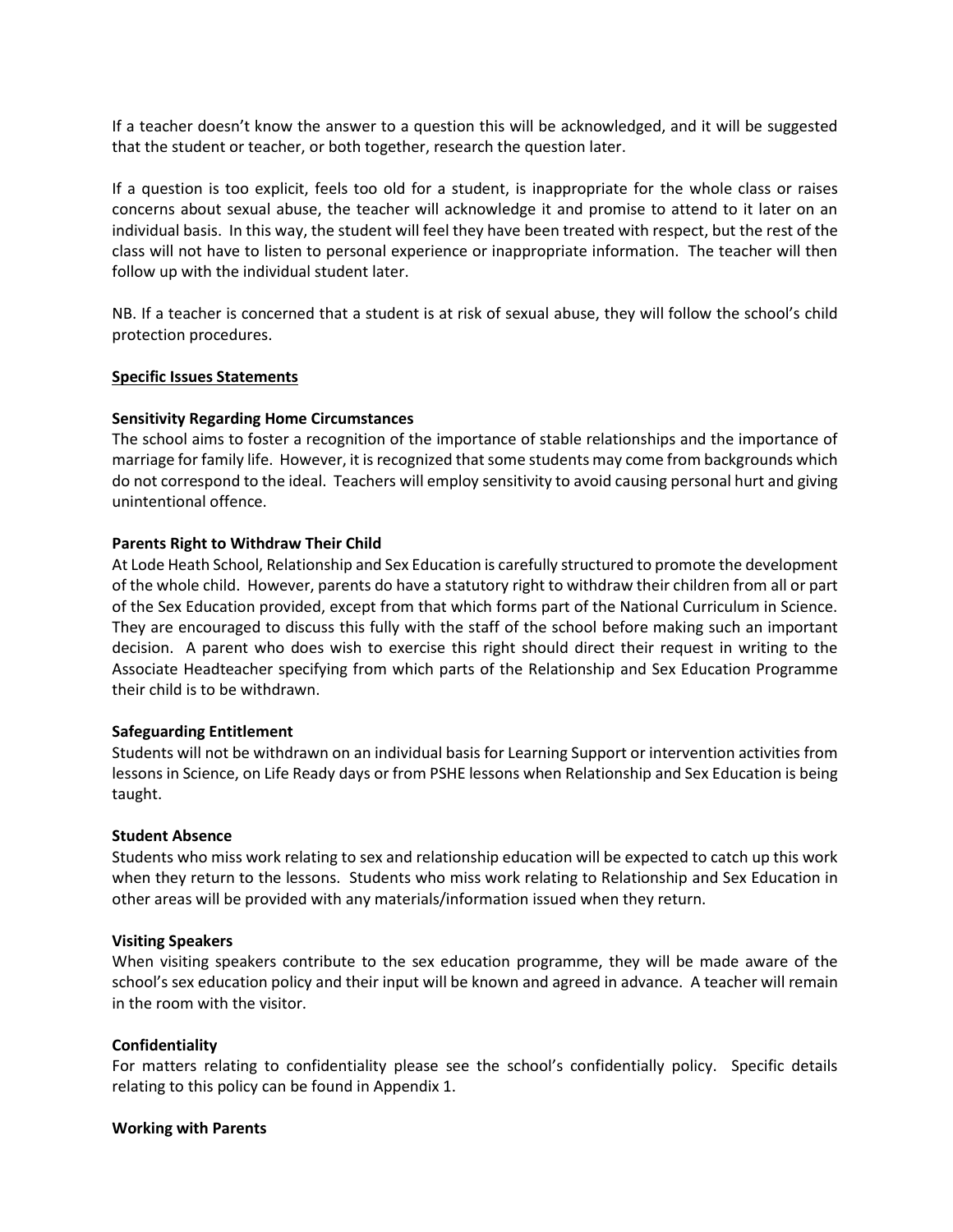The teaching offered by Lode Heath aims to be complementary and supportive to the role of parents. The school seeks to keep parents fully informed and to invite further dialogue where appropriate. The Relationship and Sex Education Policy is to be available for inspection by parents on the school website.

## **Appendix 1**

## **Student Confidentiality**

All academies are required by the Education and Inspections Act 2006 to "promote the well-being of students at the school". An effective Relationship and Sex Education programme that promotes speedy referral to confidential services can help academies to demonstrate how they promote student wellbeing.

All young people, including those aged under 16, are entitled to confidential sexual health and contraceptive advice/treatment. Improving access to confidential sexual health services both in academies and in the community is one of the ways in which academies help their students to stay safe and avoid health outcomes that have a negative impact on their learning.

Concerns about confidentiality and subsequent lack of trust are the main barriers that stop young people from accessing sexual health advice and treatment. Yet survey data suggests that about one third of young people have had sex by the time they are 16. These same young people are also the least likely to access contraceptive and sexual health advice services which increases the risk to their health and wellbeing. Although Relationship and Sex Education supports young people to delay early sexual activity, secondary academies also have a duty to promote the well-being of those students who, for whatever reason (including coercion and abuse), experience early and often unprotected sex.

All staff at Lode Heath, no matter what their role within the school, need to have a good working knowledge of the school's Confidentiality and Safeguarding policies as well as the students themselves.

Staff in schools can never promise unconditional or absolute confidentiality. At Lode Heath therefore, in the classroom, the aim is to strike a balance between helping students to feel respected, safe and able to participate fully and openly while still protecting privacy and safeguarding welfare. Therefore, if a teacher, health professional or other classroom visitor hears or sees something to suggest a young person in the group or another young person is at risk of serious harm or of causing serious harm to others, they must share this with the Designated Safeguarding Lead. However, they must gain the consent of the student prior to this.

Although it is accepted best practice in education to encourage a young person to talk to a parent/carer about any worries they may have, they cannot be made to do so against their wishes. Teachers are not legally bound to inform parents of any disclosure. However, members of staff at Lode Heath are advised to refer the disclosure to the Designated Safeguarding Lead before they promote action or offer advice themselves.

Although the legal age of consent is 16, the law is not intended to be used to prosecute mutually agreed teenage sexual activity between two young people of a similar age unless this sexual activity involves abuse or exploitation. At Lode Heath, if it is established or suspected that sexual activity involves abuse or exploitation, action and reporting must be undertaken in line with the school's Child Protection Policy. Individual members of staff are not expected to investigate possible abuse, but they do have a key role to play by referring any concerns to their DMS.